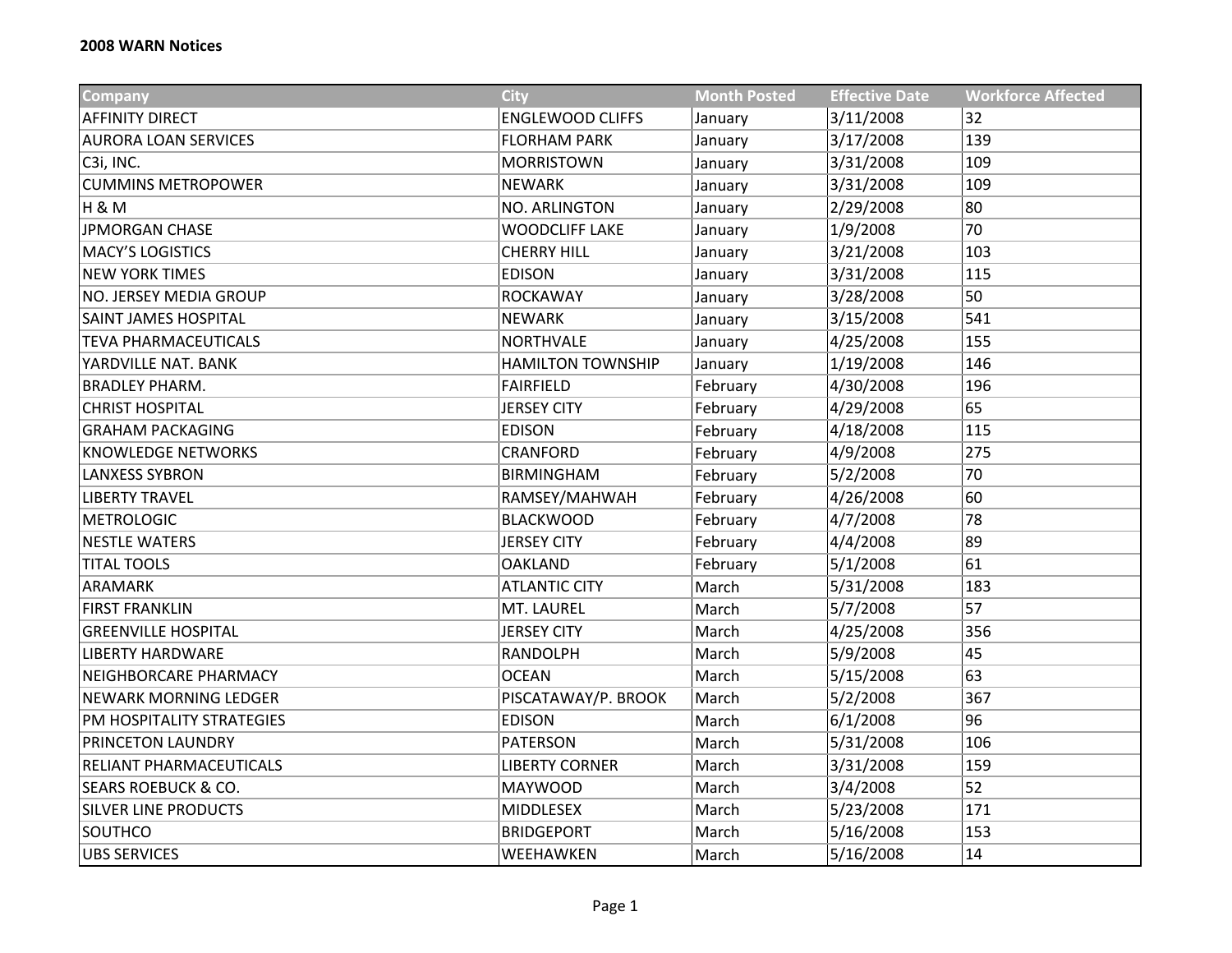| <b>Company</b>                 | <b>City</b>           | <b>Month Posted</b> | <b>Effective Date</b> | <b>Workforce Affected</b> |
|--------------------------------|-----------------------|---------------------|-----------------------|---------------------------|
| WACKENHUT                      | <b>FORKED RIVER</b>   | March               | 5/11/2008             | 150                       |
| <b>COLUMBUS HOSPITAL</b>       | <b>NEWARK</b>         | April               | 6/1/2008              | 874                       |
| <b>JPMORGAN CHASE</b>          | <b>WOODCLIFF LAKE</b> | April               | 5/18/2008             | 42                        |
| <b>JPMORGAN CHASE</b>          | <b>WOODCLIFF LAKE</b> | April               | 6/1/2008              | 33                        |
| <b>FIRST TRENTON INDEMNITY</b> | <b>MARLTON</b>        | April               | 8/29/2008             | 113                       |
| MUHLENBERG MED. CTR.           | PLAINFIELD            | April               | 6/15/2008             | 749                       |
| <b>COLEMAN NATURAL FOODS</b>   | WILLIAMSTOWN          | April               | 6/16/2008             | 182                       |
| <b>ACCOONA</b>                 | <b>JERSEY CITY</b>    | April               | 6/20/2008             | 53                        |
| <b>FIRST STUDENT</b>           | PISCATAWAY            | April               | 6/30/2008             | 80                        |
| <b>FOOTSTAR</b>                | <b>MAHWAH</b>         | April               | 6/28/2008             | 221                       |
| <b>CHR. HANSEN</b>             | <b>MAHWAH</b>         | April               | 6/28/2008             | 50                        |
| <b>HAPAG-LLOYD</b>             | PISCATAWAY            | April               | 6/30/2008             | 138                       |
| HUDSON CATHOLIC H.S.           | <b>JERSEY CITY</b>    | April               | 6/30/2008             | 42                        |
| ARAMARK                        | <b>CHERRY HILL</b>    | May                 | 6/30/2008             | 93                        |
| CELEBRATION                    | <b>LUMBERTON</b>      | May                 | 8/1/2008              | 150                       |
| <b>COMPUTER SCIENCES</b>       | <b>SECAUCUS</b>       | May                 | 7/11/2008             | 102                       |
| <b>EK SUCCESS</b>              | <b>CLIFTON</b>        | May                 | 6/1/2008              | 134                       |
| <b>JEVIC TRANSPORTATION</b>    | DELANCO/PISCATAWAY    | May                 | 5/19/2008             | 1036                      |
| MUHLENBERG MED. CTR.           | PLAINFIELD            | May                 | 7/4/2008              | 18                        |
| PHILIPS ELECTRONICS            | <b>LEDGEWOOD</b>      | May                 | 7/1/2008              | 50                        |
| <b>SALLIE MAE</b>              | MT. LAUREL            | May                 | 7/1/2008              | 163                       |
| <b>SONY BMG MUSIC</b>          | <b>LYNDHURST</b>      | May                 | 7/18/2008             | 50                        |
| <b>TRANE</b>                   | PISCATAWAY            | May                 | 6/30/2008             | 40                        |
| <b>ABBOTT LABORATORIES</b>     | PARSIPPANY            | June                | 8/29/2008             | 83                        |
| <b>BANK OF AMERICA</b>         | <b>JERSEY CITY</b>    | June                | 8/3/2008              | 162                       |
|                                |                       |                     |                       |                           |
| COMFORT INN/ECONO LODGE        | <b>ATLANTIC CITY</b>  | June                | 9/1/2008              | 50                        |
| <b>DELAWARE NORTH</b>          | <b>NEWARK</b>         | June                | 9/1/2008              | 242                       |
| <b>INTERCALL</b>               | <b>WAYNE</b>          | June                | 10/31/2008            | 121                       |
| <b>INTERSTATE OGISTICS</b>     | <b>SECAUCUS</b>       | June                | 8/10/2008             | 90                        |
| <b>JPMORGAN CHASE</b>          | SOMERSET              | June                | 8/7/2008              | 0                         |
| <b>LEHIGH PRESS</b>            | PENNSAUKEN            | June                | 8/26/2008             | 206                       |
| <b>LIZ CLAIBORNE</b>           | <b>DAYTON</b>         | June                | 8/22/2008             | 92                        |
| <b>NATIONAL ENVELOPE</b>       | <b>UNION</b>          | June                | 8/3/2008              | 171                       |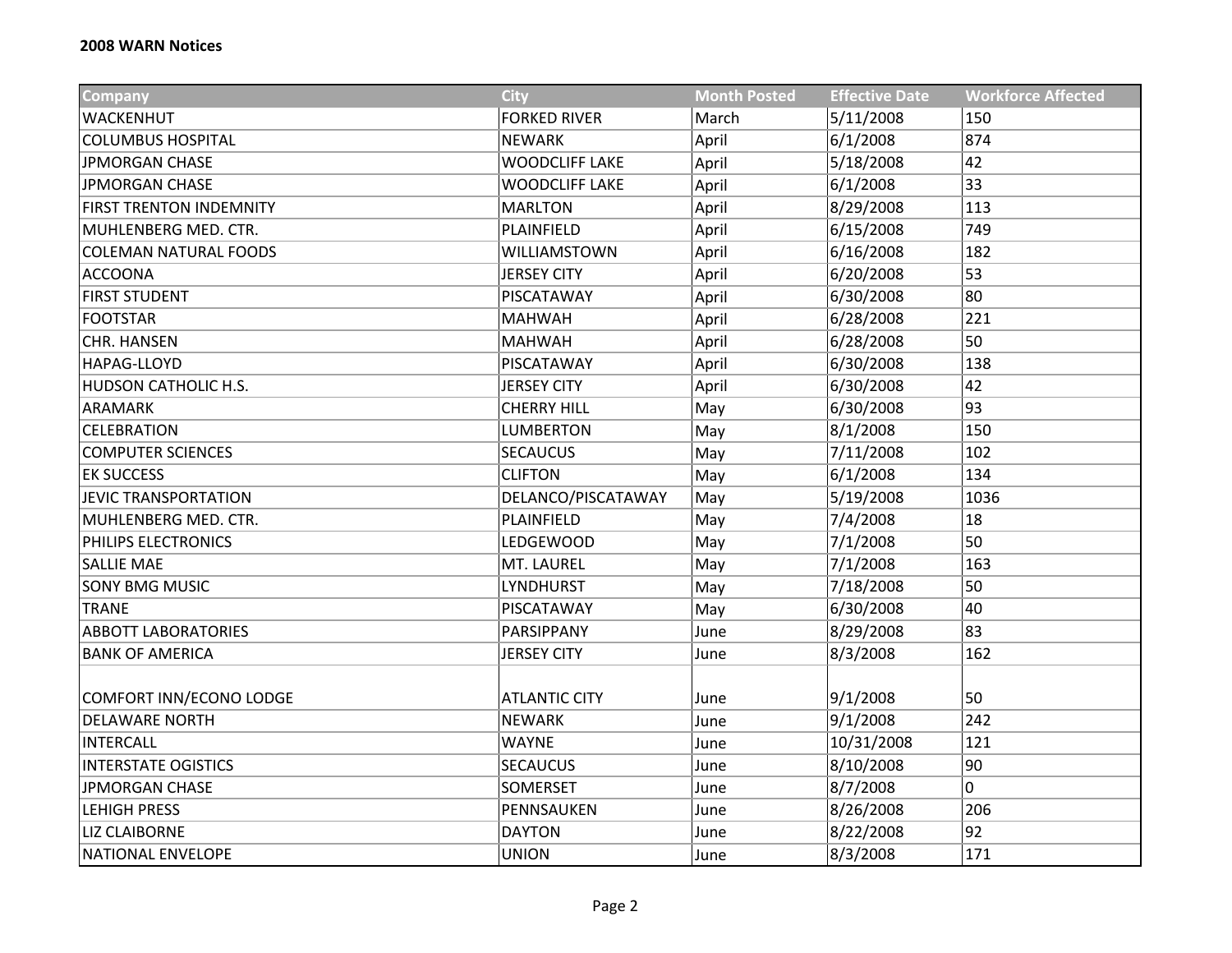| <b>Company</b>              | <b>City</b>           | <b>Month Posted</b> | <b>Effective Date</b> | <b>Workforce Affected</b> |
|-----------------------------|-----------------------|---------------------|-----------------------|---------------------------|
| NORTH JERSEY MEDIA          | <b>ROCKAWAY</b>       | June                | 8/26/2008             | 11                        |
| ORTHO BIOTECH               | <b>BRIDGEWATER</b>    | June                | 9/1/2008              | 260                       |
| ORTHO BIOTECH               | <b>BRIDGEWATER</b>    | June                | 8/1/2008              | 289                       |
| PALISADES SAFETY & INS.     | <b>FREEHOLD</b>       | June                | 8/17/2008             | 48                        |
| <b>POLYMER GROUP</b>        | LANDISVILLE           | June                | 8/15/2008             | 82                        |
| <b>SCHERING-PLOUGH</b>      | <b>STATEWIDE</b>      | June                | 8/11/2008             | 500                       |
| <b>WALLENIUS WILHELMSEN</b> | <b>WOODCLIFF LAKE</b> | June                | 8/19/2008             | 56                        |
| ZINSSER CO.                 | <b>SOMERSET</b>       | June                | 8/29/2008             | 61                        |
| <b>AMERICAN AIRLINES</b>    | <b>NEWARK</b>         | July                | 9/5/2008              | 44                        |
| <b>BARRY CALLEBAUT</b>      | SWEDESBORO            | July                | 9/1/2008              | 59                        |
| <b>CORRECTIONAL MEDICAL</b> | <b>STATEWIDE</b>      | July                | 9/30/2008             | 949                       |
| <b>D &amp; R MANAGEMENT</b> | <b>TOTOWA</b>         | July                | 9/26/2008             | 164                       |
| <b>DOMINATE FOOD SVS</b>    | <b>BAYONNE</b>        | July                | 7/1/2008              | 25                        |
| DOW JONES & CO.             | S. BRUNSWICK          | July                | 9/15/2008             | 66                        |
| <b>FIRST STUDENT</b>        | <b>JERSEY CITY</b>    | July                | 8/31/2008             | 150                       |
| <b>FOOTSTAR</b>             | <b>MAHWAH</b>         | July                | 9/27/2008             | 62                        |
| <b>GENERAL CHEMICAL</b>     | PARSIPPANY            | July                | 9/30/2008             | 56                        |
| <b>GMAC MORTGAGE</b>        | <b>CHERRY HILL</b>    | July                | 10/3/2008             | 68                        |
| <b>GUND</b>                 | <b>EDISON</b>         | July                | 9/10/2008             | 128                       |
| <b>INDYMAC BANK</b>         | <b>MARLTON</b>        | July                | 9/7/2008              | 127                       |
| <b>SWS NJ WAREHOUSING</b>   | <b>MONROE</b>         | July                | 8/31/2008             | 51                        |
| <b>ABBOTT LABORATORIES</b>  | <b>WHIPPANY</b>       | August              | 10/11/2008            | 125                       |
| <b>ASHLAND</b>              | <b>BOONTON</b>        | August              | 9/30/2008             | 158                       |
| <b>AVAYA</b>                | <b>LINCROFT</b>       | August              | 10/23/2008            | 63                        |
| <b>BOSCOV'S</b>             | <b>EATONTOWN</b>      | August              | 10/12/2008            | 149                       |
| <b>EMCO DISTRIBUTION</b>    | <b>NORTH BERGEN</b>   | August              | 10/19/2008            | 103                       |
| <b>HANJIN SHIPPING</b>      | <b>PARAMUS</b>        | August              | 11/1/2008             | 60                        |
| <b>KIK CUSTOM PRODUCTS</b>  | CARLSTADT             | August              | 10/17/2008            | 155                       |
| PHARMACOPEIA                | CRANBURY              | August              | 10/3/2008             | 64                        |
| W.L. GORE & ASSOCIATES      | <b>OAK RIDGE</b>      | August              | 11/1/2008             | 67                        |
| <b>ABM ENGINEERING</b>      | <b>STATEWIDE</b>      | September           | 8/29/2008             | 63                        |
| <b>AMERICAN FUJI SEAL</b>   | <b>FAIRFIELD</b>      | September           | 11/21/2008            | 68                        |
| <b>BURLINGTON RESINS</b>    | <b>BURLINGTON</b>     | September           | 11/1/2008             | 122                       |
| <b>EBI HOLDINGS</b>         | PARSIPPANY            | September           | 11/7/2008             | 111                       |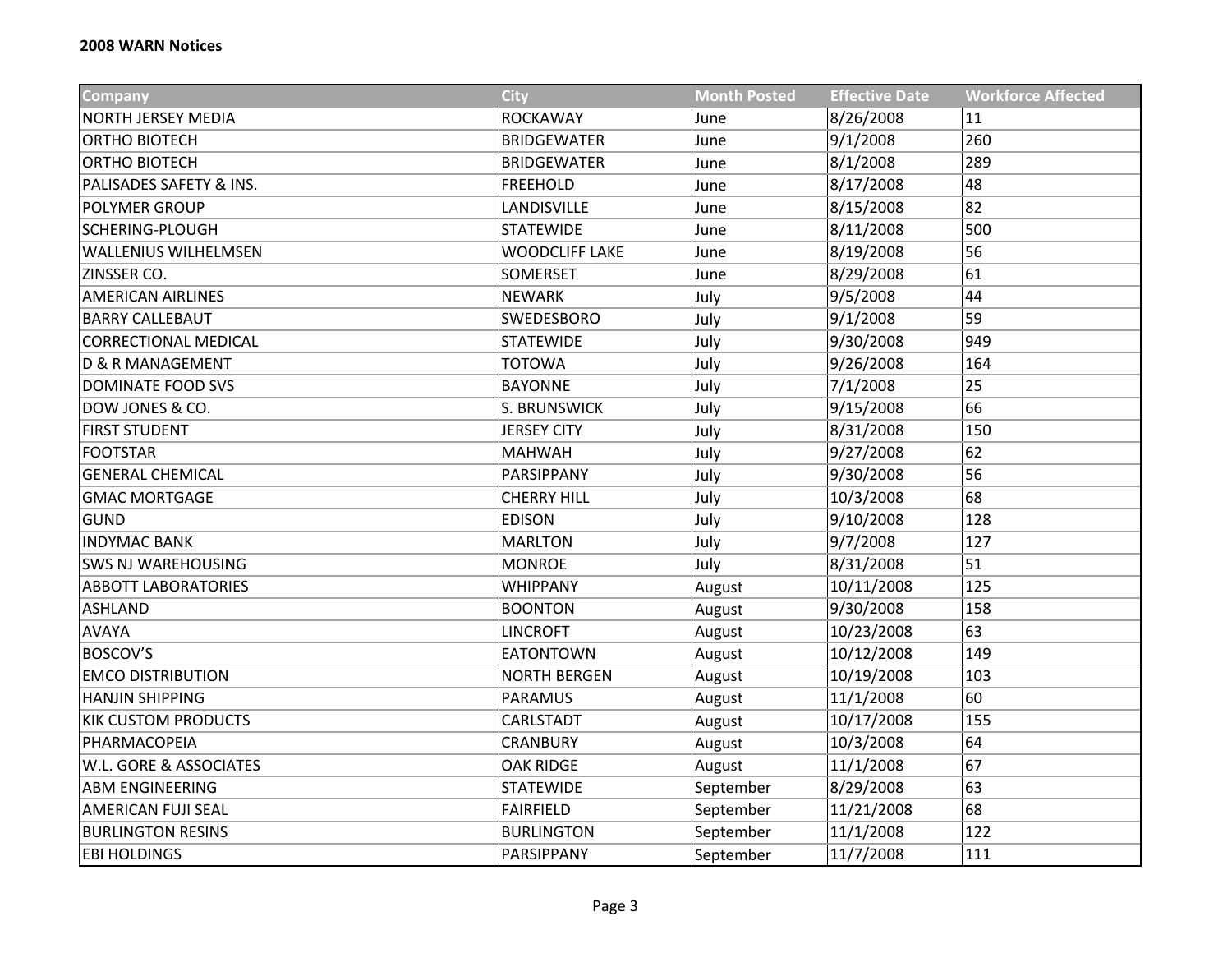| <b>Company</b>                           | <b>City</b>         | <b>Month Posted</b> | <b>Effective Date</b> | <b>Workforce Affected</b> |
|------------------------------------------|---------------------|---------------------|-----------------------|---------------------------|
| <b>EQUITY ONE</b>                        | <b>MARLTON</b>      | September           | 11/7/2008             | 147                       |
| <b>GMAC MORTGAGE</b>                     | <b>CHERRY HILL</b>  | September           | 11/26/2008            | 32                        |
| <b>NEWARK MORNING LEDGER</b>             | <b>NEWARK</b>       | September           | 1/5/2009              | 1657                      |
| <b>NJFOP FUNDRAISING</b>                 | <b>OCEAN</b>        | September           | 9/17/2008             | 99                        |
| POPULAR MORTGAGE                         | <b>CHERRY HILL</b>  | September           | 11/7/2008             | 167                       |
| <b>SWS WAREHOUSING</b>                   | <b>MONROE</b>       | September           | 11/10/2008            | 32                        |
| <b>TIMES OF TRENTON</b>                  | <b>TRENTON</b>      | September           | 1/5/2009              | 151                       |
| <b>VWR INT.</b>                          | <b>BRIDGEPORT</b>   | September           | 2/28/2009             | 76                        |
| <b>WACHOVIA</b>                          | <b>STATEWIDE</b>    | September           | 10/1/2008             | 56                        |
| <b>BARCLAYS CAPITAL</b>                  | <b>STATEWIDE</b>    | October             | 12/26/2008            | 710                       |
| <b>BARCLAYS CAPITAL</b>                  | WHIPPANY            | October             | 12/26/2008            | 100                       |
| <b>BUILDERS FIRST SOURCE</b>             | <b>STATEWIDE</b>    | October             | 12/15/2008            | 120                       |
| DELUXE MANUFACTURING                     | <b>THOROFARE</b>    | October             | 11/7/2008             | 250                       |
| <b>FOOTSTAR</b>                          | <b>MAHWAH</b>       | October             | 12/31/2008            | 206                       |
| <b>GE HEALTHCARE</b>                     | <b>SOMERSET</b>     | October             | 11/30/2008            | 40                        |
| <b>GENESIS LOGISTICS</b>                 | <b>BURLINGTON</b>   | October             |                       | 106                       |
| HONEYWELL INT.                           | <b>BLACKWOOD</b>    | October             | 1/5/2009              | 12                        |
| HONEYWELL SCANNING                       | W. DEPTFORD         | October             | 1/5/2009              | $\overline{4}$            |
| <b>LINENS' AND THINGS</b>                | SWEDESBORO          | October             | 12/15/2008            | 127                       |
| <b>LINENS' AND THINGS</b>                | <b>CLIFTON</b>      | October             | 12/15/2008            | 519                       |
| <b>SURVIVOR TECHNOLOGIES</b>             | <b>HILLSIDE</b>     | October             | 10/27/2008            | 287                       |
| <b>BLACKSTONE MEDICAL</b>                | <b>WAYNE</b>        | November            | 2/19/2009             | 10                        |
| CITY & SUBURBAN DEL.                     | <b>STATEWIDE</b>    | November            | 1/4/2009              | 372                       |
| <b>COMCAST CABLE</b>                     | E. WINDSOR          | November            | 1/19/2009             | 185                       |
| <b>HANOVER DIRECT</b>                    | WEEHAWKIN           | November            | 1/4/2009              | 18                        |
| <b>JOHNS MANVILLE</b>                    | <b>BERLIN</b>       | November            | 1/31/2009             | 170                       |
| NAT. WHOLESALE LIQUID.                   | LODI/EDISON         | November            | 1/8/2009              | 134                       |
| <b>NATIONAL GYPSUM</b>                   | <b>DELAIR</b>       | November            | 1/19/2009             | 66                        |
| PIKE MACHINE PRODUCTS                    | <b>ELIZABETH</b>    | November            | 1/31/2009             | 71                        |
| <b>SEARS</b>                             | <b>WOODBRIDGE</b>   | November            | 1/11/2009             | 94                        |
| <b>THELEN</b>                            | <b>FLORHAM PARK</b> | November            | 11/30/2008            | 645                       |
| <b>ABBOTT LABORATORIES</b>               | <b>EDISON</b>       | December            | 2/4/2009              | 143                       |
| CLARA MAAS CONTINUING CARE AT BELLEVILLE | <b>BELLEVILLE</b>   | December            | 1/26/2009             | 208                       |